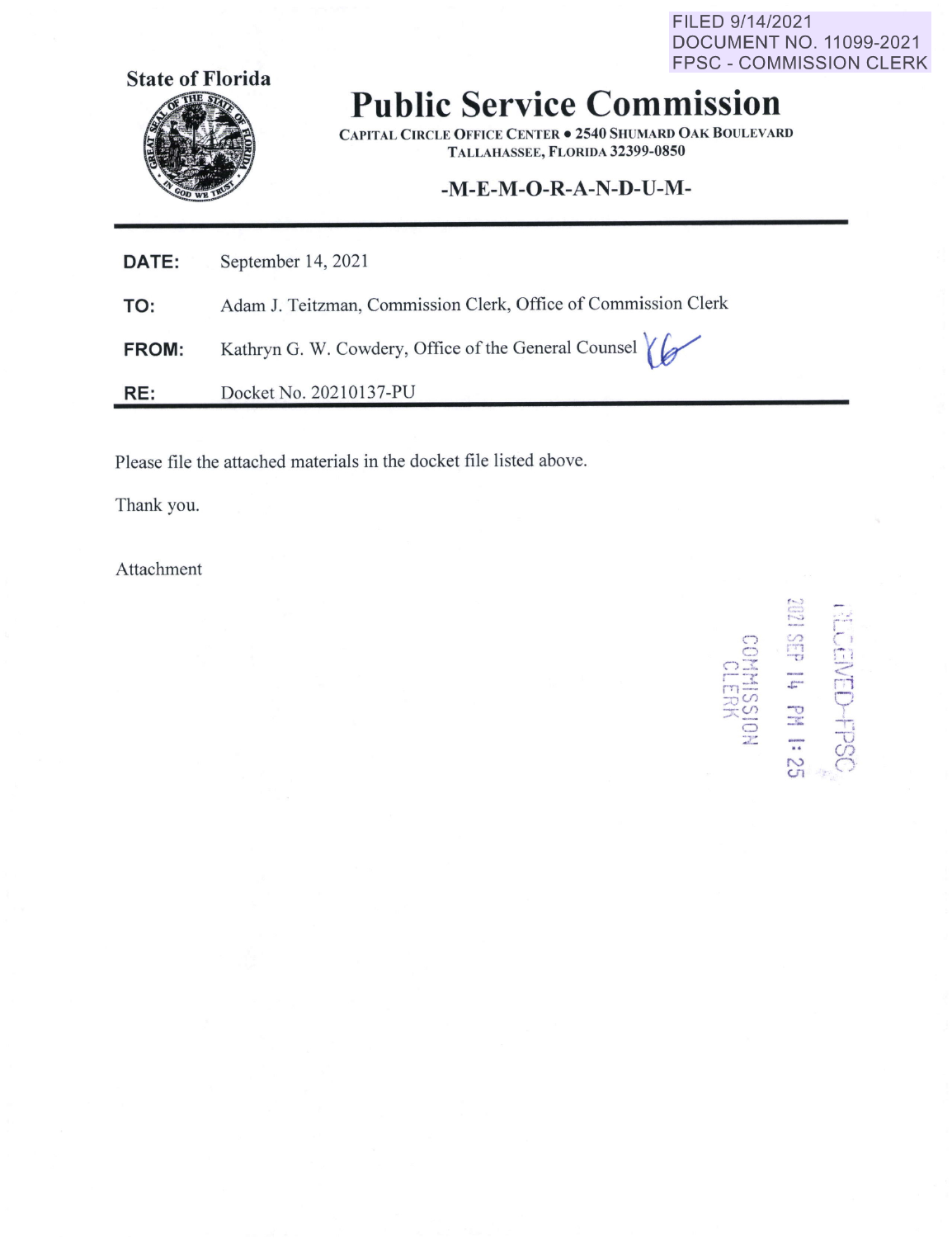## **Julie Phillips**

| Kathryn Cowdery                                                          |
|--------------------------------------------------------------------------|
| Tuesday, September 14, 2021 12:27 PM                                     |
| Julie Phillips                                                           |
| FW: DOCKET NO. 20210137-PU; IN RE: PROPOSED ADOPTION OF RULE 25-18.010   |
| FTR Proposed Revisions to Draft FL PSC Pole Attachment Regs.09.01.21.pdf |
|                                                                          |

**From:** Brubaker, Gregory <gregory.c.brubaker@ftr.com> **Sent:** Wednesday, September 01, 2021 7:59 AM **To:** Adria Harper <AHarper@psc.state.fl.us>; Kathryn Cowdery <kcowdery@PSC.STATE.FL.US>; Cayce Hinton <CHINTON@PSC.STATE.FL.US> **Cc:** Ellis, Allison <AE4862@FTR.com> **Subject:** DOCKET NO. 20210137-PU; IN RE: PROPOSED ADOPTION OF RULE 25-18.010

Good Morning,

Please add me as an interested party on behalf of Frontier Florida LLC in the above docket. In connection with that proceeding, Frontier offers its suggested revisions to the proposed rules.

Best regards,

Greg

**Gregory C. Brubaker**  Associate General Counsel | Legal Department Frontier Communications 0: 260.461.8903 I M: 260.241.3606 **frontier.com** 



Prepared by Frontier Attorney/Privilege Review Required—This email and its attachments, if any, may contain information that is private, confidential, or protected by attorney-client, work product or other privileges. If you received this email in error, please delete it from your system without copying it and notify me of the misdirection by reply email.

This communication is confidential. Frontier only sends and receives email on the basis of the terms set out at http://www.frontier.com/email disclaimer.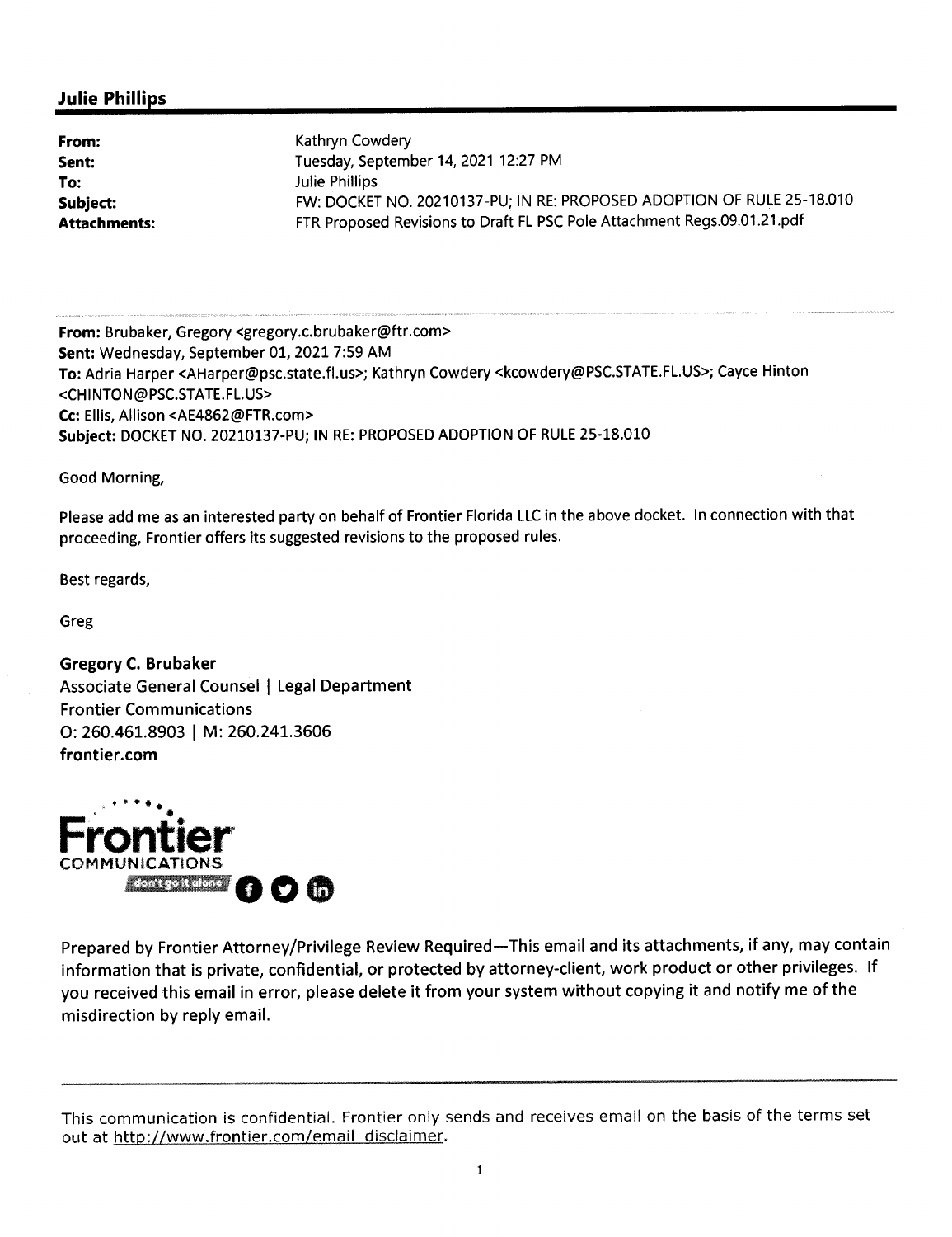25-18.010 Pole Attachment Access, Rates, and Complaints

(1) The Commission shall hear and resolve complaints between pole owners and attaching entities concerning pole attachment rates. charges, terms, conditions. voluntary agreements, or denial of access in accordance with Section 366.04(8), Florida Statutes. A complaint filed with the Commission by a pole owner or attaching entity pursuant to Section 366.04(8), Florida Statutes, that section must contain:

(a) The name, address, email address, and telephone number of the complainant or complainant's attorney or qualified representative;

(b) A statement describing the facts that give rise to the complaint;

(c) A statement of the rules and laws governing the complaint;

(d) Names of the party or parties against whom the complaint is filed;

( e) An explanation of previous steps taken to reach an agreement on the issue;

(f) **A** copy of the pole attachment agreement, if applicable, and identification of the pole attachment rates, charges, terms, conditions, voluntary agreements, or any denial of access relative to pole attachments that is the subject matter of the complaint;

(g) A statement of the issues to be resolved;

(h) If applicable, the dollar amount in dispute;

(i) A statement of the relief requested, including whether a Section 120.569 and 120.57, Florida Statutes, evidentiary hearing is being requested to resolve the complaint; and

(i) A certificate of service that copies of the complaint have been furnished by email to the party or parties identified in paragraph  $(1)(d)$  of this rule.

(2) The filing date for the complaint is the date that a complaint is filed with the Commission Clerk containing all required information set forth in subsection (1) of this rule.

(3) The pole owner or attaching entity that is the subject of the complaint must file its response with the Commission within 30 calendar days of the date the complaint was served on that party.

(4) If the pole owner or attaching entity intends to ask the Commission to establish an alternative cost-based pole attachment rate in a Section 120.569 and 120.57, Florida Statutes, evidentiary proceeding, it must provide the methodology with the complaint or with the response.

(5) The Commission will take final action on a complaint at a Commission Conference no later than 360 days after the complaint's filing date as set forth in subsection (2) of this rule.